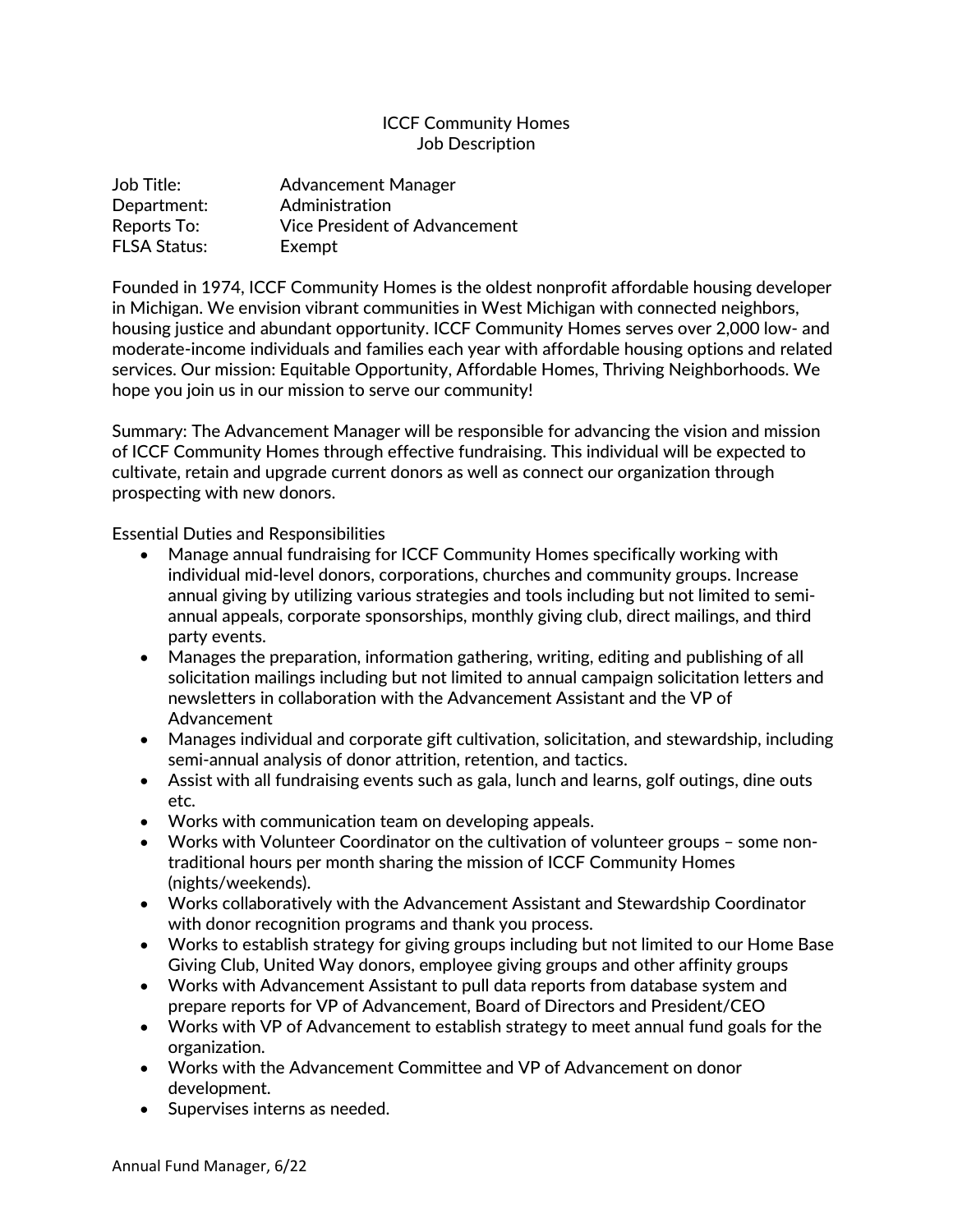- Attend bi-weekly Advancement planning meetings and monthly development department meetings.
- Assist with the preparation of the Annual Report in collaboration with VP of Finance, VP of Advancement, Foundation and Grants Manager and President/CEO.

# Supervisory Responsibilities

This job has no supervisory responsibilities at this time.

Qualifications To perform this job successfully, an individual must be able to perform each essential duty satisfactorily. The requirements listed below are representative of the knowledge, skill, and/or ability required. Reasonable accommodations may be made to enable individuals with disabilities to perform the essential functions.

### Education

Bachelor degree required or equivalent experience.

#### **Experience**

3 to 5 years of experience working in the non-profit sector as a fundraiser. Knowledge of fund development principles and public relations.

### **Competencies**

- Strong organizational, administration, telephone and interpersonal communication skills, detail and "big picture" oriented.
- Must be able to effectively interact with a diverse population from a variety of ethnic and socioeconomic backgrounds.
- Well versed in computer programs, Microsoft Office a must and Raiser's Edge a plus
- Skill in preparing written reports and presentations.
- Solid writing, editing and presentation ability.
- Professional demeanor, flexible and able to respond to multiple demands.
- Able and willing to take responsibility.
- Be organized with the ability to work in a fast paced, ever changing work environment
- Possesses skills in project and time management
- Can work independently as well as collaboratively.
- Demonstrate the ability to solve problems, analyze systems and data, and make suggestions for improvement.

#### Reasoning Ability

Ability to solve practical problems and deal with a variety of concrete variables in situations where only limited standardization exists. Ability to interpret a variety of instructions furnished in written, oral, diagram, or schedule form.

Certificates, Licenses, Registrations Valid Michigan Driver's License

#### Physical Demands

The physical demands described here are representative of those that must be met by an employee to successfully perform the essential functions of this job. Reasonable